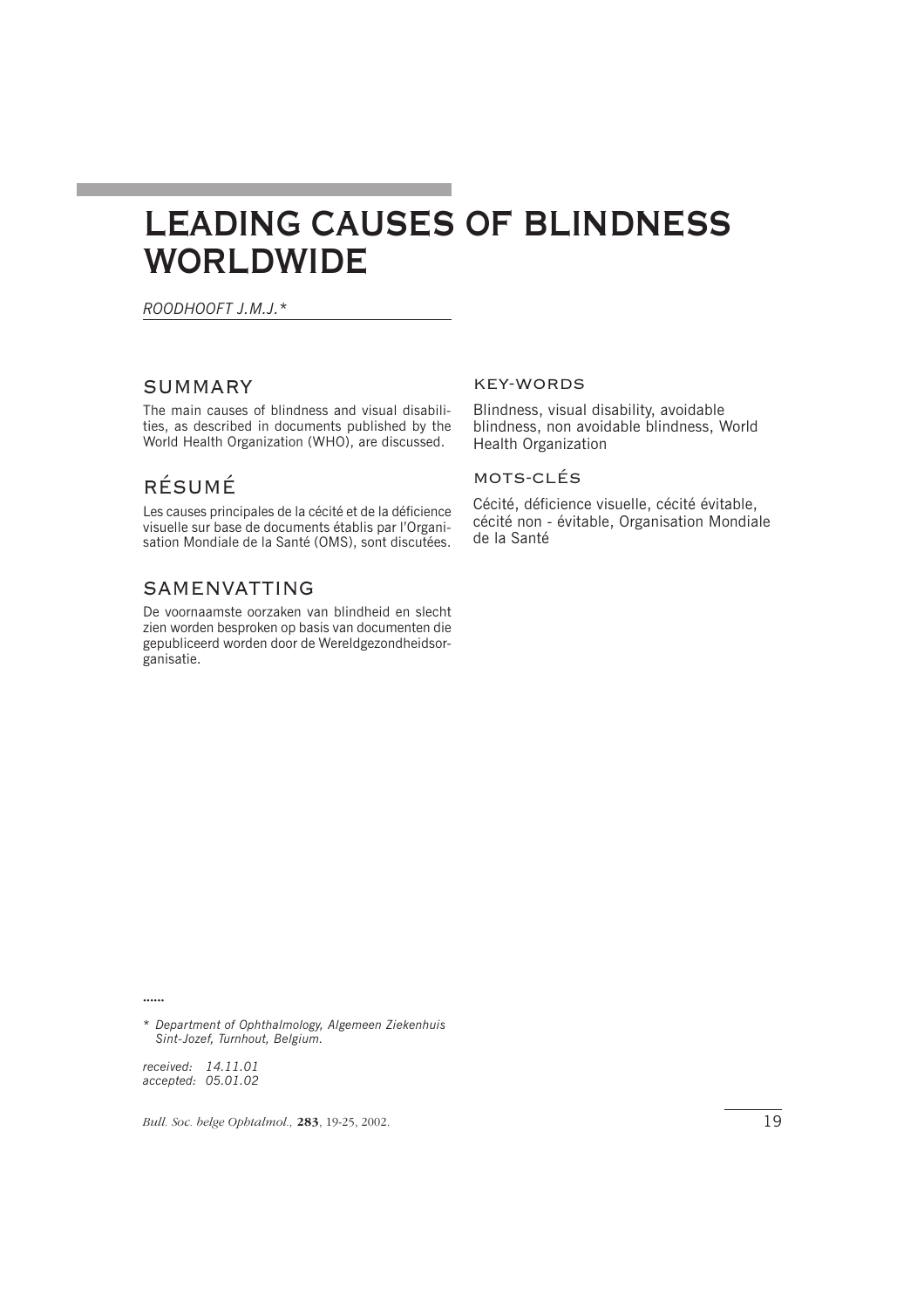One of the main functions of the World Health Organization (WHO) is to give worldwide guidance in the field of health (35). Blindness is defined as visual acuity of less than 3/60 (0.05) or corresponding visual field loss (a field less than 10°) in the better eye with best possible correction. This corresponds to loss of walkabout vision. Low vision corresponds to visual acuity of less than 6/18 (0.3) but equal to or better than 3/60 (0.05) in the better eye with the best possible correction (43).

There are currently 45 million people blind and 135 million people with low vision. The global blindness prevalence was estimated to be 0.7 % in 1990. Of this global burden of blindness 90 % is born by developing countries and 80 % is avoidable (preventable or treatable) with applying existing knowledge and technology. Blindness is also more prevalent in the older age groups, largely as a result of non-communicable diseases. The number of blind increases every year by 2 million and is expected to double by the year 2020 (6, 17, 25, 40).

In order to drastically reduce the global burden of blindness the WHO launched an initiative to combat and eliminate avoidable blindness. The name of that initiative is VISION 2020: THE RIGHT TO SIGHT. Five conditions have been identified as immediate priorities within the framework of VISION 2020. These are cataract, trachoma, onchocerciasis, and refractive errors and low vision (17, 23).

# AVOIDABLE BLINDNESS

#### The three main causes of **BLINDNESS**

Cataract, trachoma and glaucoma are responsible for more than 70  $\%$  of the global blindness (34, 40).

#### CATARACT

Cataract, a loss of the normal transparency of the crystalline lens due to an opacity, is responsible for half of all blindness worldwide, and is largely related to the ageing process (the older a person, the greater the chance of developing a cataract) all over the world (4). Therefore cataract is an universal cause of blindness. There

is no prevention for cataract (5). Cataract surgery, including the implantation of an intra-ocular lens, may restore the visual acuity to near normal levels (23). The cost-effectiveness of cataract surgery has been demonstrated worldwide. A real restoration of the vision and a real improvement in the quality of life is obtained; furthermore adults can return to their work (15). That is why the volume of cataract surgery has increased worldwide (22).

The number of cataract operations per million population per year (Cataract Surgical Rate) varies from country to country and even within countries, ranging from an estimated 5000 in the USA to approximately 200 in the whole of Africa (7). In Europe cataract surgery with implantation of an intra-ocular lens is done routinely. The intra-ocular lens is available in Belgium at a prize of  $\in$  157.66 (3). It has been estimated that India has 11.9 million people in urgent need of cataract surgery (2). In India only 11% of all cataract surgery is done with implantation of an intra-ocular lens, which is available at a price of US\$ 10 (25). China has about 18% of the world's blind and each year an estimated 450 000 become blind. Where several years ago trachoma was the main cause of blindness, today cataract accounts for approximately 50% of China's blind (36). In Africa and China less than 10% of the cataract patients receive surgical treatment. It is certain that in the poorer countries huge efforts will be necessary in order to provide cataract surgery with lens implantation to all those in need. The WHO estimates the number of cataract operations in 2000 to be 12 million and predicts that in 2020 32 million cataract operations will be performed. This increase in volume of cataract surgery will be a consequence of the increased number of elderly people and the worldwide increase in services (particularly in the developing countries) (7, 22, 29, 40).

#### **TRACHOMA**

Trachoma is responsible for 6 million blinded people or 15% of world's blindness. There are some 146 million cases of active disease due to infection with Chlamydia trachomatis. Repeated eye infections cause trichiasis and hence corneal blindness. Trachoma is common in areas of the world that are socio-economically de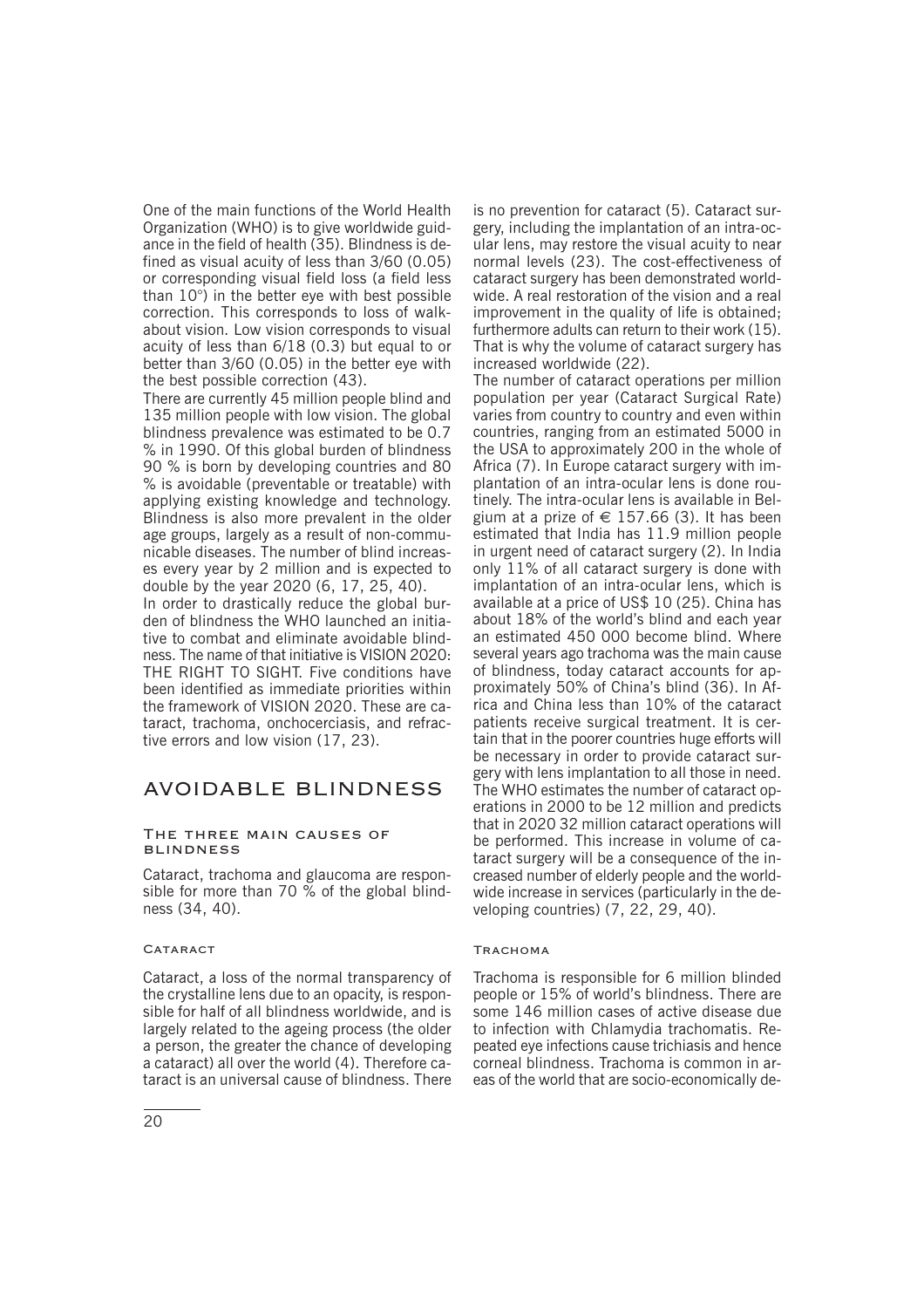prived of basic needs in housing, health, water and sanitation. There is no medical treatment once the cornea has lost its transparency. Trachoma can be prevented trough the implementation of the ''SAFE strategy'': surgery for trichiasis, azithromycin (antibiotic treatment), facial cleanliness and environmental improvement (hygiene) (8). Trachoma occured also in Belgium before world war I and disappeared even before the antibiotics were discovered due to better environmental and hygienic conditions. It should therefore be understood that trachoma will only disappear if all four elements of the treatment are implemented. The WHO predicts that trachoma will disappear as a blinding disease (1, 13, 14, 17, 27, 40).

#### Glaucoma

Glaucoma is responsible for 5.2 million blind people or 13.50 % of the total burden of world blindness and is therefore considered to be the third largest cause of blindness worldwide. According to Thylefors and Négrel (24) glaucoma is not a single disease but rather a group of disorders that have common features such as cupping and atrophy of the optic disc, characteristic visual field loss and often an increased intra-ocular pressure. Glaucoma is more common in populations of African of Asian heritage. There is no preventive treatment for glaucoma, but visual loss can be avoided if glaucoma is detected and treated at an early stage. All people should be instructed about this disease because people who are aware of this disease are more motivated to have them screened for this condition and all people should have their eye pressure checked regularly (certainly when there is a predisposition for glaucoma). It is an example of health education thereby reducing visual impairment and reducing cost of eye care. In Africa at least half of eyes are already blind at first presentation (13).

Tonometry alone does not detect all cases of glaucoma, therefore it is to be hoped that new techniques for the early detection of glaucoma will improve the outcome of this disease (23, 40).

In Belgium glaucoma, diabetic retinopathy and trauma are the main causes of avoidable blindness.

#### Other causes of blindness

#### Childhood blindness

Childhood blindness is a priority area, considering the number of years the visual handicap plays a role, the high frequency of developmental anomalies and the fact that many of the conditions associated with blindness in children are also causes of child mortality (9). Each year, an estimated half a million children go blind, mostly in the poorest countries of Asia and Africa, of whom up to 60% die in childhood. Seventy-five per cent of these children suffer from Vitamin A deficiency, which causes night blindness, dry eye syndrome, an increased susceptibility to ocular infections and a higher risk of dying from infections due to an impaired immune system. Vitamin A deficiency is considered to be the main cause of childhood blindness. There are still 78 countries that have children with vitamin A deficiency (41). Malnutrition is a contributing factor in half of all childhood deaths (32). Vitamin A deficiency can be corrected by supplementation of vitamins or by teaching the people to change their diet. Another way of dealing with childhood blindness is to take care that all children get the necessary vaccinations at the right time. The combination of measles vaccination and vitamin A supplementation has been one of the major success stories in reducing death from infectious diseases. Worldwide, corneal scarring is the single most important cause of avoidable paediatric blindness, followed by cataract and retinopathy of prematurity (ROP). ROP occurs in babies who survive very low birth weight and is related to the response of immature retinal vasculature to high oxygen exposure. The creation of neonatology units in the western world but also in larger cities of developing countries has increased dramatically the survival of premature babies. However these children need careful ophthalmologic monitoring in order to allow the early detection and treatment of ROP and thus avoid its dramatic complications (11).

#### Onchocerciasis (river blindness)

Onchocerciasis is caused by Onchocerca volvulus, a parasitic worm that lives for up to 14 years in the human body. Each adult female worm produces millions of microfilariae that mi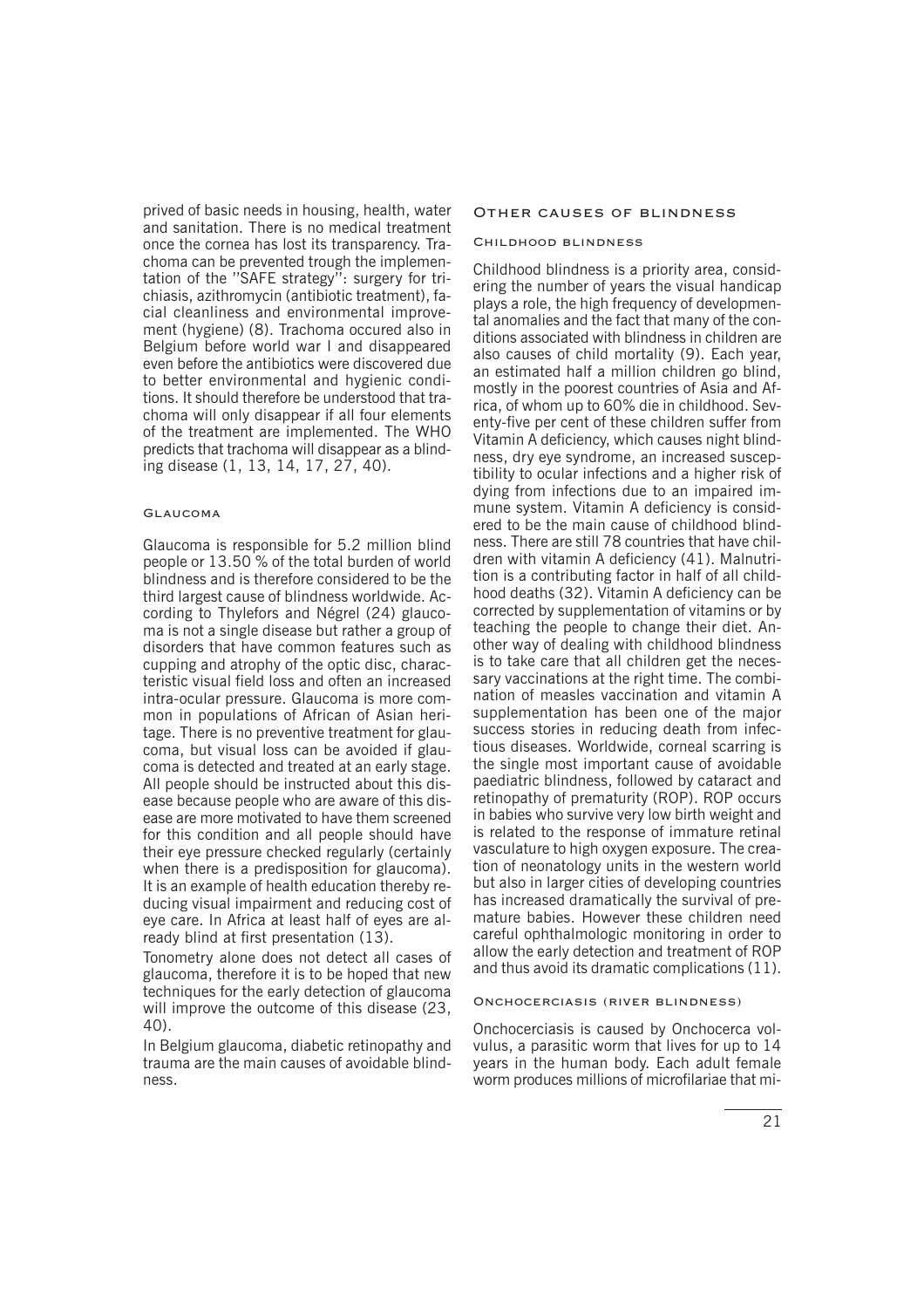grate throughout the body and give rise to a variety of symptoms: serious visual impairment due to an intense inflammatory reaction caused by the dead of the microfilaria in the eye; lesions of the skin; lymphadenitis and general debilitation.

There are 120 million people worldwide who are at risk of onchocerciasis. A total of 18 million people are infected of whom 99% are in Africa (13). Of those infected, over 6.5 million suffer from dermatitis and 270 000 are blind. Onchocerciasis is often called ''river blindness'' because this filarial disease may cause blindness and because the black flies that transmit the disease breed on rapid flowing streams. Onchocerciasis may start one year after a bite of the black fly (39).

Onchocerciasis constitutes a serious obstacle to the socio-economic development, as many people do not want to live next to these rapid flowing streams for fear of becoming blind because of infection. And these rapid flowing streams turn the grounds in the vicinity into fertile areas. If these fertile grounds are not used for agriculture that means that large parts of these countries are not contributing to the economy and welfare.

The treatment of this disease is:

1) by eliminating the black flies through application of selected insecticides through aerial spraying of breeding sites in fast-flowing rivers. 2) by killing the larval worms with Ivermectin, a safe and effective medication (one dose a year is distributed free of charge to all those who need it) (40).

The WHO hopes that this disease will disappear before the year 2010 and that will happen at a cost of less than US\$ 1 per year for each protected person. The success of the control of onchocerciasis in eleven West African countries proves that disease control can be an economic investment with exceptionally high returns (27, 39).

#### Diabetes mellitus

Diabetes is a disease that in the long-term may lead to complications such as blindness, kidney failure and limb amputation, as well as to heart disease and stroke (31). After 15 years of diabetes, approximately 2% of people become blind while about 10% develop severe visual handicap. Loss of vision and blindness in persons with diabetes is the leading cause of blindness and visual disability in adults in economically developed societies, such as Belgium. India has the highest number of diabetics in the world. In Europe about 22.5 million adult people, 5% of the population, are diabetic and worldwide an estimated 150 million people. The WHO predicts a rise to 300 million by 2025 due to ageing, unhealthy diets, the fact that unhealthy food is frequently cheaper, obesity and a sedentary lifestyle.

Most of the direct costs of diabetes result from its complications. And, if the increase of diabetes and its complications occurs as predicted by the WHO, the financial implications for the health services will be disastrous (37). Loss of vision due to diabetic retinopathy can often be prevented by regular eye examinations and timely intervention with laser treatment or surgery (19, 23, 40). Screening of people with diabetes is cost effective. A recent study has demonstrated that diet, good metabolic control, assiduous treatment of arterial hypertension, correction of hyperlipidemia and a less sedentary life style can also delay the onset and progression of diabetic retinopathy (20, 21). In Belgium diabetic patients have access to all the necessary care to prevent the complications of diabetic retinopathy. In developing countries such care is inaccessible to the majority of the population.

#### Ocular injuries

Ocular trauma is a common cause of visual loss and is known to be the most common cause of unilateral loss of vision. Each day eye injuries occur that cause suffering, medical costs and one or more days of restricted activity. In developing countries, the problem of injuries is more severe as there is often a delay before these eye injuries are handled in the proper way. Ocular trauma is the cause of bilateral blindness in more than one million people (16). Ocular trauma can be prevented by risk appreciation and avoidance, widespread wearing of high-performance spectacles or protective goggles, appropriate occupational processing and shielding, extension of on-the-job safety to the home environment and the application of modern principles of surgical salvage (12).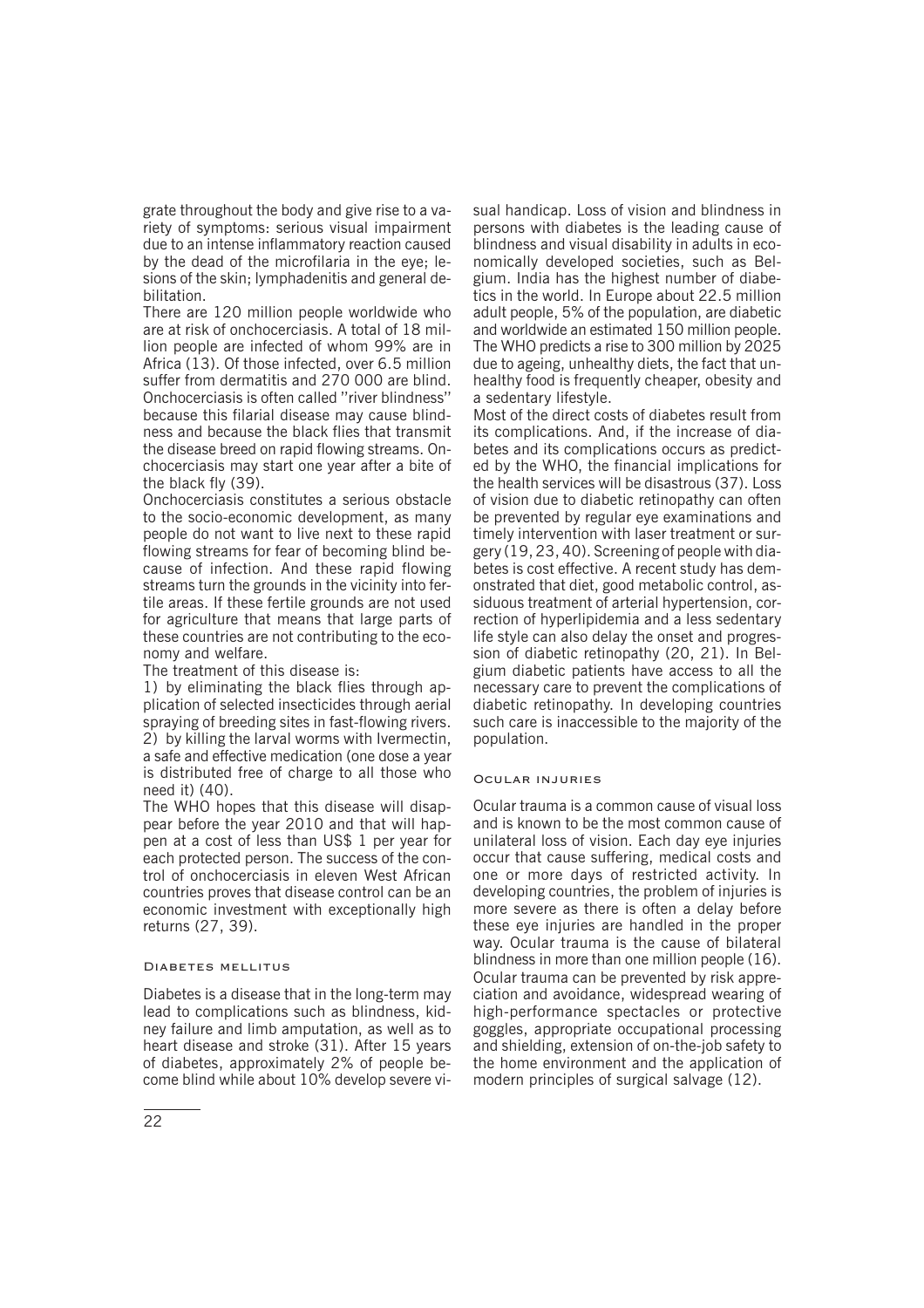#### Leprosy

Leprosy is a chronic infection caused by Mycobacterium Leprae (Hansen - 1873) that mainly affects the skin, the peripheral nerves, the mucosa of the upper respiratory tract and also the eyes. In Europe the prevalence of leprosy declined steadily since the  $14<sup>th</sup>$  century (26, 27). At the beginning of 2000, the prevalence rate at the global level was around 1.25/10000 and the number of leprosy patients was reported as about 640.000. The most affected area is India. It has been estimated that there are some 250 000 blind from the disease. The WHO ensures that all leprosy patients have free and equal access to Multiple Drug-Therapy, the most modern treatment available, that cures leprosy within twelve months. The WHO elimination strategy has led to an 85% reduction of leprosy prevalence over 15 years: Multiple Drug-Therapy had cured more than 10 million patients by the end of 1999. There is real hope that leprosy will disappear as a cause of blindness, although there are momentarily 24 countries where leprosy remains a public health problem (30, 42).

It is not really understood why eye disease continues to progress in leprosy patients that show no sign of active infection with Mycobacterium Leprae.

# NON AVOIDABLE BLINDNESS

Age-related maculopathy (ARM) is the most common disorder in the group of non-avoidable causes of visual loss (28). It is also an universal cause of visual loss. Hogan sounded a warning note 30 years ago that the increase in the prevalence of ARM due to aging of the population will become a major economical and social problem (10). More than 25% of people over 80 years may have the condition. There is not yet a preventive treatment that has a significant impact on blindness due to ARM. There is no therapy for the dry form of the late stage of ARM. There are limited forms of therapy with the objective of limiting the visual loss by destroying new vessels arising in the choroid (the wet form of the late stage of ARM). That is why there is a need for more effort to find a way to preserve a healthy macula in the elderly (18,

23). Provision of low vision care to enhance the use of residual vision of people with ARM or other eye diseases is one of the five objectives of VISION 2020, an ambitious program of the WHO to help those most in need of visual rehabilitation (33, 38).

# CONCLUSION

There is real hope that the mass of blindness and visual impairment will decrease considerably due to steady efforts of the WHO and its partners. That is true for blindness due to cataract, malnutrition and infectious disease. There is need for more research to fight diseases such as glaucoma and ARM. In cases of diabetes mellitus prevention through treatment of arterial hypertension, education, a less sedentary life and a better diet may improve drastically patients' quality of life.

#### REFERENCES

- (1) BAILEY R., LIETMAN T. − The SAFE strategy for the elimination of trachoma by 2020: will it work? Bull. W.H.O., 2001; 79: 233 - 236.
- (2) BACHANI D., MURTHY G.V., GUPTA K.S. − Rapid assessment of cataract blindness in India. Indian J. Public Health, 2000; 44: 82-9.
- (3) BELGISCH STAATSBLAD 1 Februari 1997.
- (4) BRIAN G., TAYLOR H. − Cataract Blindness challenges for the 21st century. Bull. W.H.O., 2001; 79: 249-256.
- (5) CONGDON N.G. − Prevention strategies for age related cataract: present limitations and future possibilities. Br. J. Ophthalmol., 2001; 85: 516-520.
- (6) CUNNINGHAM Jr. E.T., LIETMAN T.M., WHITCHER J.P. – Blindness: a global priority for the twenty-first century. Bull. W.H.O., 2001; 79: 180.
- (7) FOSTER A. − Cataract and ''VISION 2020 the right to sight'' initiative. Brit. J. Ophthalmol., 2001; 85: 635-637.
- (8) FRASOR-HURT M., BALY R.L., KUSOUS S., MAYBEY D., FALL H., MAYBEY D.C.W. − Efficacy of oral azithromycin versus topical tetracycline in mass treatment of endemic trachoma. Bull. WH.O., 2001; 79: 632-640.
- (9) GILBERT C., FOSTER A. − Childhood blindness in the context of VISION 2020 - The Right to Sight. Bull. W.H.O., 2001; 79: 227-232.
- (10) HOGAN M.J. − Bruch's membrane and disease of the macula: role of elastic tissue and col-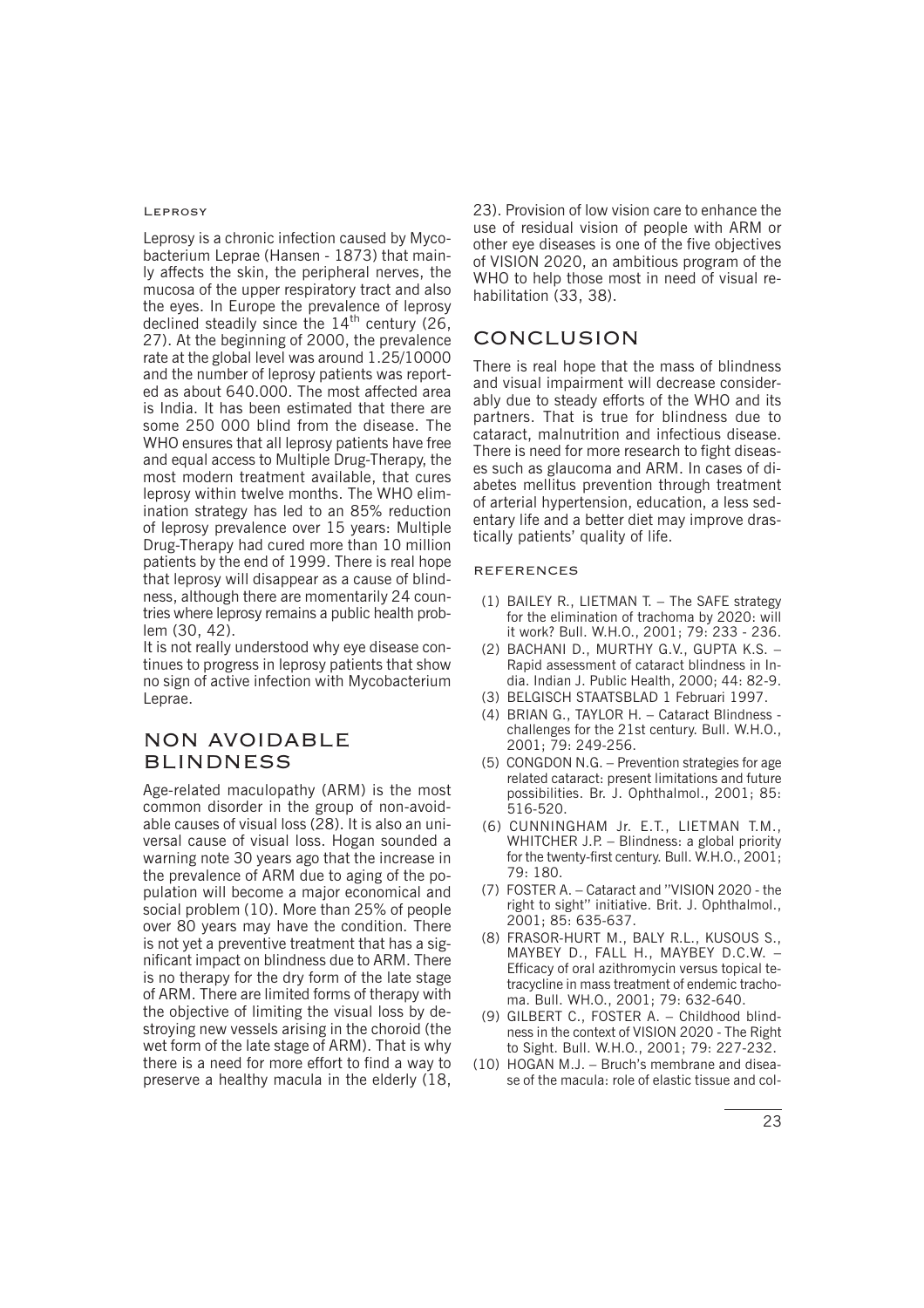lagen. Trans. Ophthalmol. Soc. UK., 1967; 87: 113-161.

- (11) HOYT C.S., GOOD W.V. The many challenges of childhood blindness. Br. J. Ophthalmol., 2001; 85: 1145-1146.
- (12) KEENEY A.H. − Prevention of Eye Injuries. In: Freeman H.M., Ocular Trauma. Appleton-Century-Crofts, New York, 1979; 377-383.
- (13) LEWALLEN S., COURTRIGHT P. Blindness in Africa: present situation and future needs. Br. J. Ophthalmol., 2001; 85: 897-903.
- (14) LIETMAN T., FRY A. Can we eliminate trachoma? Br. J. Ophthalmol., 2001; 85: 385-387.
- (15) MAURICE J. Restoring sight to the millions the Aravind way. Bull. W.H.O., 2001; 79: 270- 271.
- (16) NEGREL A.D., THYLEFORS B. The global impact of eye injuries. Ophthalmic Epidemiol., 1998; 5: 143-169.
- (17) RESNIKOFF S., PARARAJANSEGARAM R. − Blindness prevention programmes: past, present, and future. Bull. W.H.O., 2001; 79: 222- 226.
- (18) ROODHOOFT J. No efficacious treatment for age-related macular degeneration. Bull. Soc. belge Ophtalmol., 2000; 276: 83-92.
- (19) SAXENA S., JALALI S., MEREDITH T.A., HO-LEKAMP N.M., KUMAR D. - Management of diabetic retinopathy. Indian J. Ophthalmol., 2000; 48: 321-30.
- (20) SCHEEN A.J. Treatment of diabetes in patients with severe obesity. Biomed. Pharmacother., 2000; 54: 74-9.
- (21) STRATTON I.M., KOHNER E.M., ALDINGTON S.J., TURNER R.C., HOLMAN R.R., MANLEY S.E., MATHEWS D.R. - UKDPS 50: risk factors for incidence and progression of retinopathy in Type II diabetes over 6 years from diagnosis. Diabetologia, 2001; 44: 156-63.
- (22) TAYLOR H.R. Cataract: how much surgery do we have to do? Br. J. Ophthalmol., 2000; 84:1-2.
- (23) TAYLOR H.R., KEEFFE J.E. − World blindness: a 21st century perspective. Br. J. Ophthalmol., 2001; 85: 261-266.
- (24) THYLEFORS B., NÉGREL A.-D. − The global impact of glaucoma. Bull. W.H.O., 1994; 72: 323-326.
- (25) THYLEFORS B. Avoidable blindness. Bull. W.H.O., 1999; 77: 453.
- (26) WITCHER J.P., SRINIVASAN M. − Leprosy a new look at an old disease. Br. J. Ophthalmol., 2000; 84: 809 - 812.
- (27) WITCHER J.P., SRINIVASAN M., UPADHYAY M.P. − Corneal blindness: a global perspective. Bull. W.H.O., 2001, 79: 214-221.
- (28) WORLD HEALTH ORGANIZATION − Blindness and Visual Disability: Other Leading Causes Worldwide Fact Sheet No 144, Geneva: February 1997, W.H.0., unpublished document available at http:www.who.int/inf-fs/en/ fact144.html
- (29) WORLD HEALTH ORGANIZATION Global initiative for the elimination of avoidable blindness - vision 2020 launched in English speaking Africa, South Africa set to eliminate cataract blindness within the next five years. Press Release WHO/27, Johannesburg, South Africa: 19 April 2000, W.H.O., document PR-2000- 27 available at http:www.who.int/inf-pr-2000/ en/pr2000-27.html
- (30) WORLD HEALTH ORGANIZATION − Leprosy: global situation. Wkl. Epidemiol. Rec. 2000; 75: 226-231.
- (31) WORLD HEALTH ORGANIZATION OFFICE OF HEALTH COMMUNICATIONS AND PUBLIC RE-LATIONS − Diabetes Mellitus Fact Sheet No 138, Geneva: November 1999, W.H.O., unpublished document available at http:www. who.int/inf-fs/en/fact138.html.
- (32) WORLD HEALTH ORGANIZATION OFFICE OF HEALTH COMMUNICATIONS AND PUBLIC RE-LATIONS – Reducing mortality for major childhood killer diseases. WHO Fact Sheet No. 178, Geneva: 1997, W.H.O., unpublished document available at http:www.who.int/inf-fs/en/ fact178.html.
- (33) WORLD HEALTH ORGANIZATION OFFICE OF INFORMATION - Blindness and Visual Disability: part 5: seeing ahead: Projections into the Next Century. Fact Sheet No 146. Geneva: February 1997, WHO, unpublished document available at: http:www.who.int/inf-fs/en/  $fact146.html$
- (34) WORLD HEALTH ORGANIZATION OFFICE OF INFORMATION - Blindness and Visual Disability: part 2: Major Causes Worldwide. Fact Sheet No 143, Geneva: February 1997, W.H.O., unpublished document available at: http: www.who.int/inf-fs/en/fact143.html.
- (35) WORLD HEALTH ORGANIZATION OFFICE OF INFORMATION − The World Health Organization. Fact Sheet No 126, Geneva: August 1996, W.H.O., unpublished document available at http:www.who.int/inf-fs/en/fact126.html.
- (36) WORLD HEALTH ORGANIZATION OFFICE OF PRESS AND PUBLIC RELATIONS – Blindness as a Public Health Problem in China. Fact Sheet No 230. Global initiative for the elimination of avoidable blindness (Vision 2020): blindness as a public health problem in China. Geneva: September 1999, W.H.O., unpublished docu-